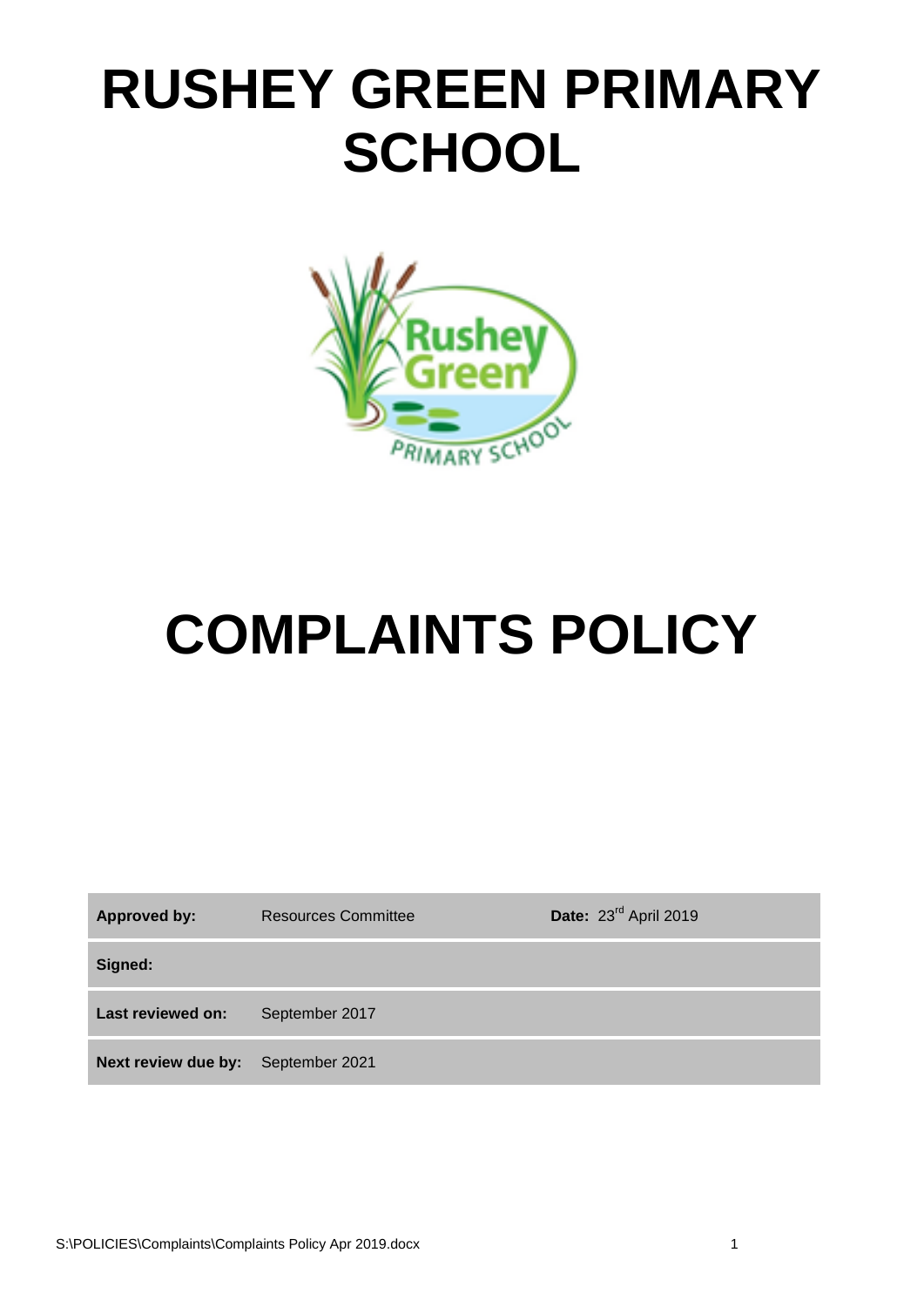### Complaints Policy

#### **Rushey Green School Mission Statement**

We aim to work in partnership with parents to provide an education of the highest quality, which celebrates everyone's success in a happy, caring, creative environment where all our differences are valued.

At Rushey Green School we work in partnership with parents to provide an education of the highest quality, which celebrates everyone's success in a happy, caring environment, where all our differences are valued.

At Rushey Green School we want all our children to do well and be happy. An important part of this is to provide as many opportunities to keep parents and carers informed about the school and involved in their child's progress as we possibly can. Regular reports, newsletters, open evenings and visits, all help in this process. We aim to deal with issues and concerns before they become a 'complaint'. However, we recognise there are times when things go wrong, when concerns continue and differences of opinion develop. These can usually be resolved by speaking to the right person.

This policy describes the response the school will make to complaints relating to the application of school procedures and the actions of staff where they affect individual pupils. Complaints about areas where the L.A. has the lead role and for which different procedures must be followed will not be dealt with under this policy. These areas are:

- The national curriculum
- collective worship
- religious education
- temporary withdrawal of pupils from all or part of the national curriculum
- pupil admissions
- pupil exclusions

Issues related to child protection must also be handled separate from this policy and are covered in the child protection policy.

#### **GENERAL PRINCIPLES:**

- To allow for a proper investigation, complaints should be brought to the attention of the school as soon as possible. Any matter raised more than 3 months after the event will only be considered in exceptional circumstances.
- Investigation of any complaint will begin within five school days of being received, except in exceptional circumstances. The investigation will be completed as soon as reasonably practicable.
- An anonymous complaint will not be investigated using these procedures unless there are exceptional circumstances.

#### **COMPLAINTS ABOUT THE ACTIONS OF A MEMBER OF STAFF (other than the Headteacher)**

#### **INFORMAL STAGE**

A person with a complaint should normally arrange to communicate directly with their child's class teacher. This may be by letter (or complete and send the form attached at appendix 1), by telephone or in person. (Sometimes it may be necessary to make an appointment). Many complaints can be resolved by simple clarification or the provision of information and it is expected that most will be resolved during this informal stage. (In the case of serious complaints, it may be appropriate to address them directly to the Headteacher or Deputy Head).

This informal stage usually takes place first and the school may not be prepared to consider the matter further if this has not happened.

#### **FORMAL STAGE**

If the complaint or is not resolved at the informal stage, the person bringing the complaint should write to or make an appointment with the Headteacher or the Deputy Head, who will be responsible for dealing with the complaint. (or complete and send the form attached at appendix 1). The person bringing the complaint may be accompanied by a friend or representative if a meeting is arranged.

The Headteacher or Deputy Head will gather as much information as they feel necessary to resolve the issue. If the complaint is against a member of staff and it becomes necessary for him or her to be interviewed, the member of staff may be accompanied by a friend or representative if they wish.

S:\POLICIES\Complaints\Complaints Policy Apr 2019.docx 2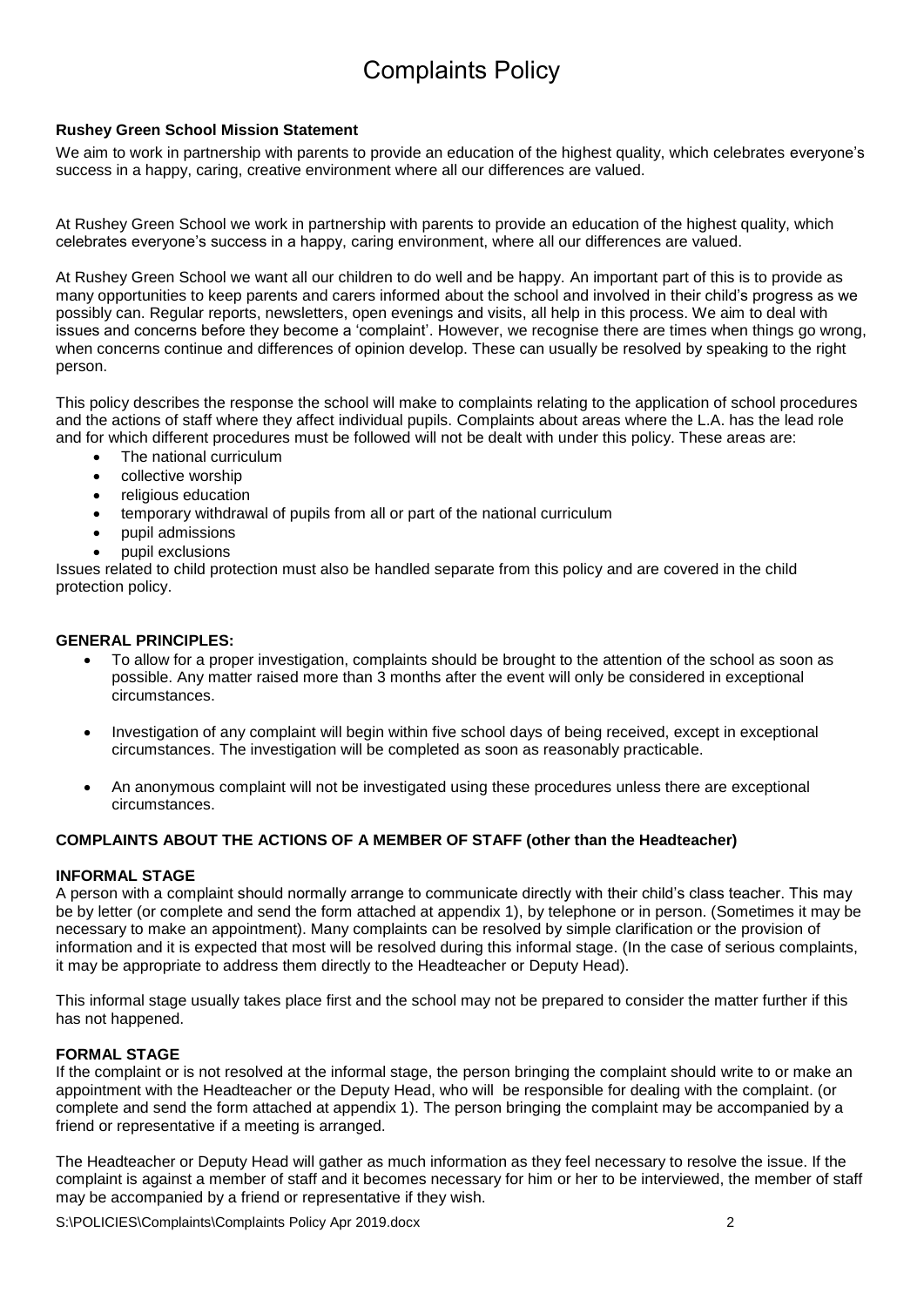At this stage, the Head or Deputy should make written notes of their investigation. When the investigation has been concluded, the person with the complaint and the member of staff concerned will be informed of the outcome. This may be in person or in writing or both, depending on the circumstances. Possible outcomes and conclusion will be that:-

- There is insufficient evidence to reach a conclusion, so the complaint cannot be upheld.
- The complaint is not substantiated by the evidence
- The complaint was substantiated in part or fully. (Some details can then be given about the action the school might take to improve its procedures, etc but details of the investigation or of any disciplinary procedures will not be released)
- The matter has been fully investigated and strictly confidential procedures are being followed

If the person with the complaint is not satisfied with the way the matter has been dealt with or considers that the outcome is unreasonable, they may request that the Governing Body review the process that has been followed in handling the matter. A request of this sort must be made in writing to the Chair of Governors within two weeks of the outcome having been reported.

#### **COMPLAINTS ABOUT THE ACTIONS OF THE HEADTEACHER**

#### **INFORMAL STAGE**

A person with a complaint should normally arrange to communicate directly with the Headteacher. This may be by letter (or complete and send the form attached at appendix 1), by telephone or in person. (Sometimes it may be necessary to make an appointment). The person bringing the complaint may be accompanied by a friend or representative if a meeting is arranged. Many complaints can be resolved during this informal stage. (In the case of serious complaints, it may be appropriate to address them directly to the Chair of Governors).

This informal stage should usually take place first and the school may not be prepared to consider the matter further if this has not happened.

#### **FORMAL STAGE**

If the complaint is not resolved at the informal stage, the person bringing the complaint should write (or complete and send the form attached at appendix 1) to the Chair of Governors, who will then be responsible for dealing with the complaint. The person making the complaint should include as much detail as possible which might assist with the investigation, such as times and dates of events and who was involved

The Chair of Governors may invite the person bringing the complaint to meet with him/her to clarify the nature of the complaint. The person bringing the complaint may be accompanied by a friend or representative if a meeting is arranged. The Chair of Governors will gather as much they feel necessary to resolve the issue. This may include talking with others who may provide relevant information.

The Headteacher will be provided with a copy of the complaint and any information gathered by the Chair of Governors. Once the Headteacher has the opportunity to consider this, he or she will meet with the Chair of Governors to present a response. During this meeting, the Headteacher may be accompanied by a friend or representative.

When the investigation has been concluded, the person with the complaint and the Headteacher, will be informed of the outcome in writing. Possible outcomes and conclusions will be that:

- There is insufficient evidence to reach a conclusion, so the complaint cannot be upheld
- The complaint is not substantiated by the evidence
- The complaint was substantiated in part or full, but the procedural failure did not affect the outcome significantly so the matter is now closed
- The complaint was substantiated in part or full and the Governing Body will take steps to prevent recurrence or to rectify the situation where this is practicable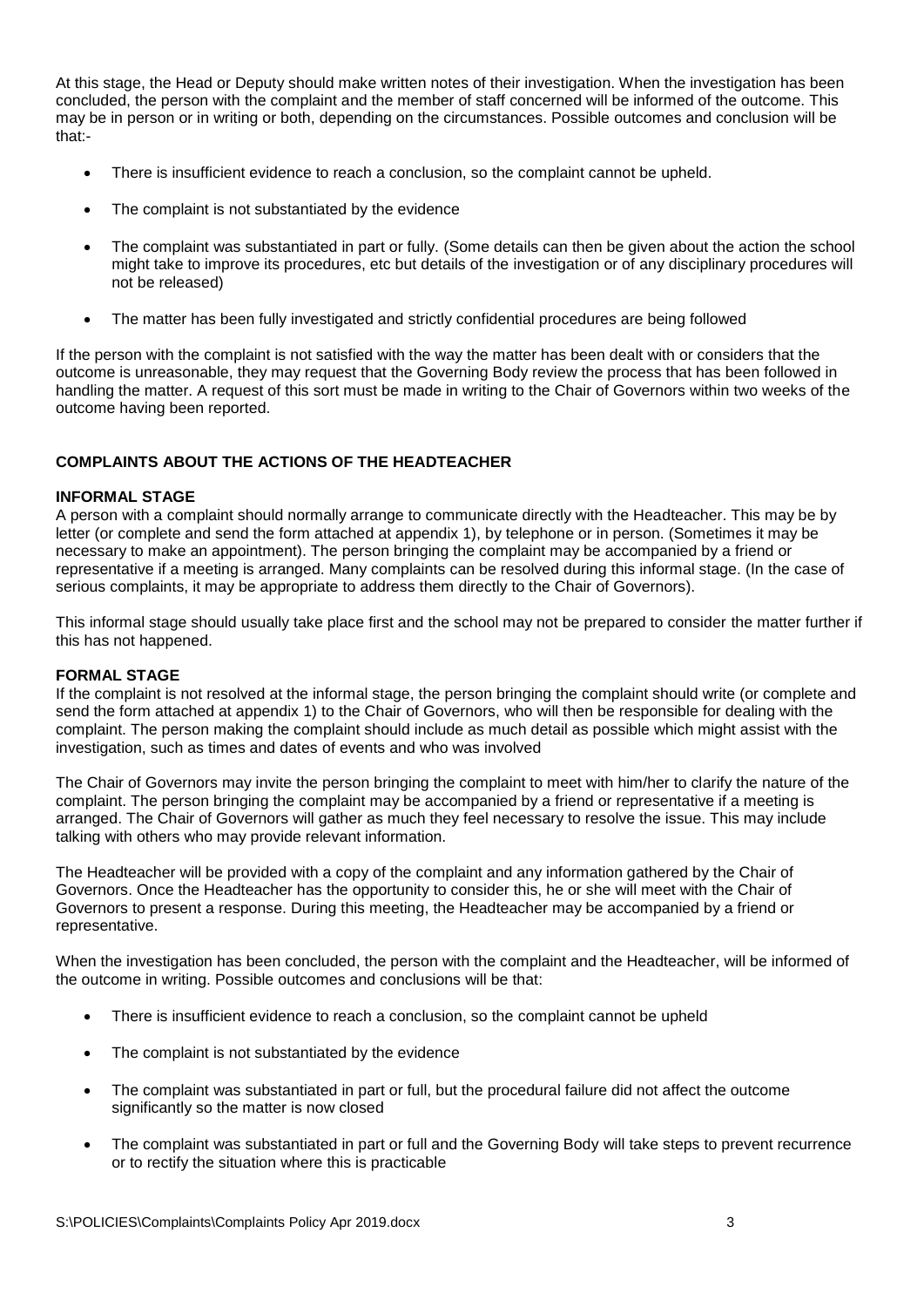If the person with the complaint is not satisfied with the way the matter has been dealt or considers that the outcome is unreasonable, they may request that the Governing Body review the handling of the complaint by the Chair. A request of this sort must be made in writing to the Vice Chair of the Governing Body within two weeks of the outcome having been reported and should include a statement which specifies any perceived failures.

#### **THE REVIEW PROCESS**

Any review of the process followed by the Headteacher or the Chair of Governors will be conducted by a panel made up of 3 members of the Governing Body.

The review panel will normally only consider written submissions from the person bringing the complaint, although they may ask or agree to speak with him or her. The panel will consider the complaint first and will then invite the Headteacher or the Chair of Governors as appropriate to make a response to the complaint. The panel may also ask to see any records kept of the process.

The person bringing the complaint and the Headteacher or Chair of Governors, as appropriate, will be informed in writing of the outcome of the review.

This may be that:-

- There is insufficient evidence to reach a conclusion, so the complaint cannot be upheld
- The complaint is not substantiated by the evidence
- The complaint was substantiated in part or in full, but any procedural failure did not affect the outcome significantly so the matter is now closed
- The complaint was substantiated in part or in full and the Governing Body will take steps to prevent a recurrence or to rectify the situation where this is practicable

If the issue is still not resolved, the complainant would need to refer the matter via Lewisham Authority Complaints Procedure.

**The flowchart (Appendix 2) illustrates the school's procedures for dealing with complaints. Further advice for staff and governors is available from the DfES document.**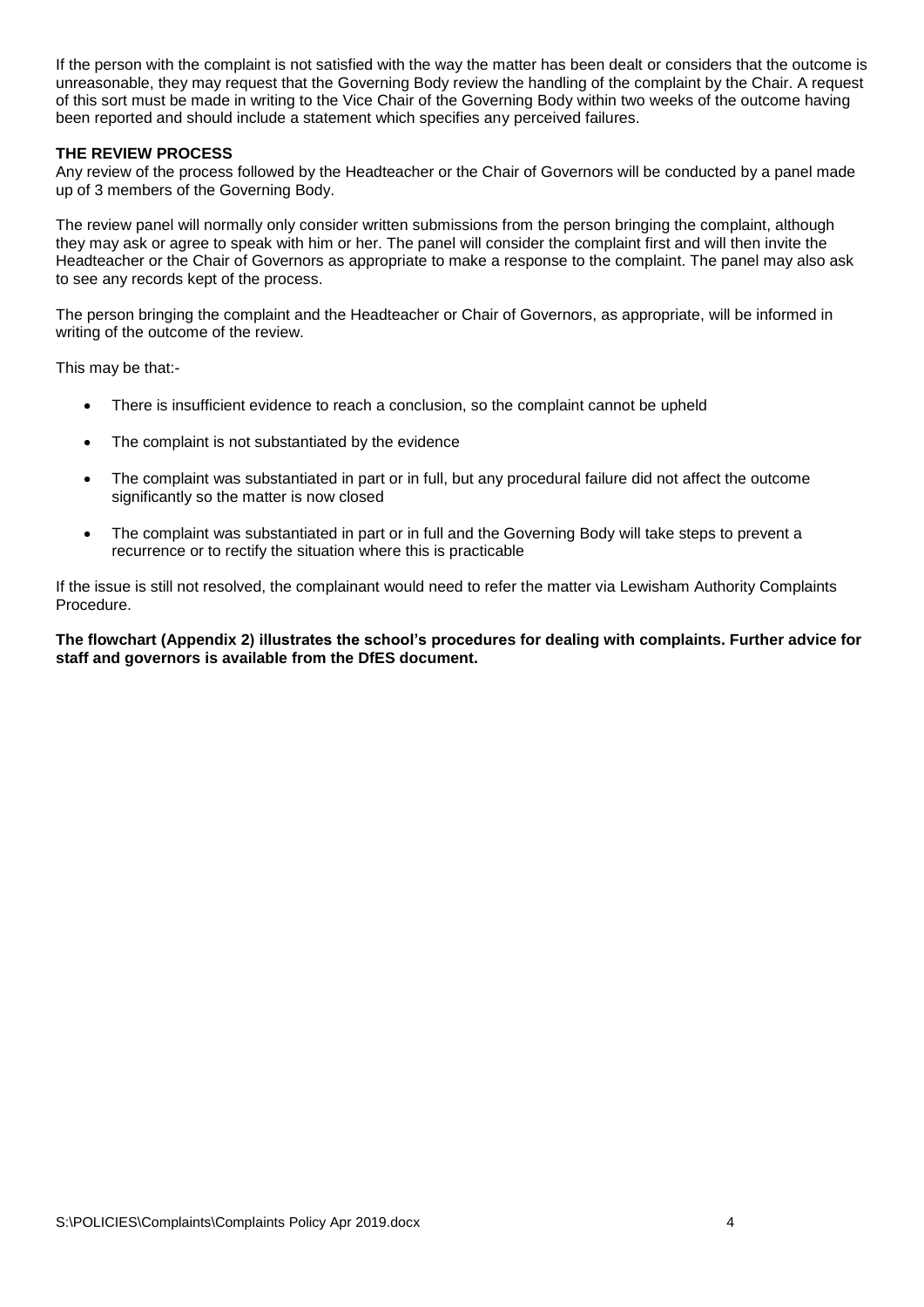#### **Complaint Form**

Please complete and return to …………………………..(complaints co-ordinator) who will acknowledge receipt and explain what action will be taken.

| Your name:                                                                                                                          |  |  |
|-------------------------------------------------------------------------------------------------------------------------------------|--|--|
| Pupil's name (if relevant):                                                                                                         |  |  |
| Your relationship to the pupil (if relevant):                                                                                       |  |  |
| <b>Address:</b>                                                                                                                     |  |  |
| Postcode:<br>Day time telephone number:<br>Evening telephone number:                                                                |  |  |
| Please give details of your complaint.                                                                                              |  |  |
|                                                                                                                                     |  |  |
| What action, if any, have you already taken to try and resolve your complaint.<br>(Who did you speak to and what was the response)? |  |  |
|                                                                                                                                     |  |  |
|                                                                                                                                     |  |  |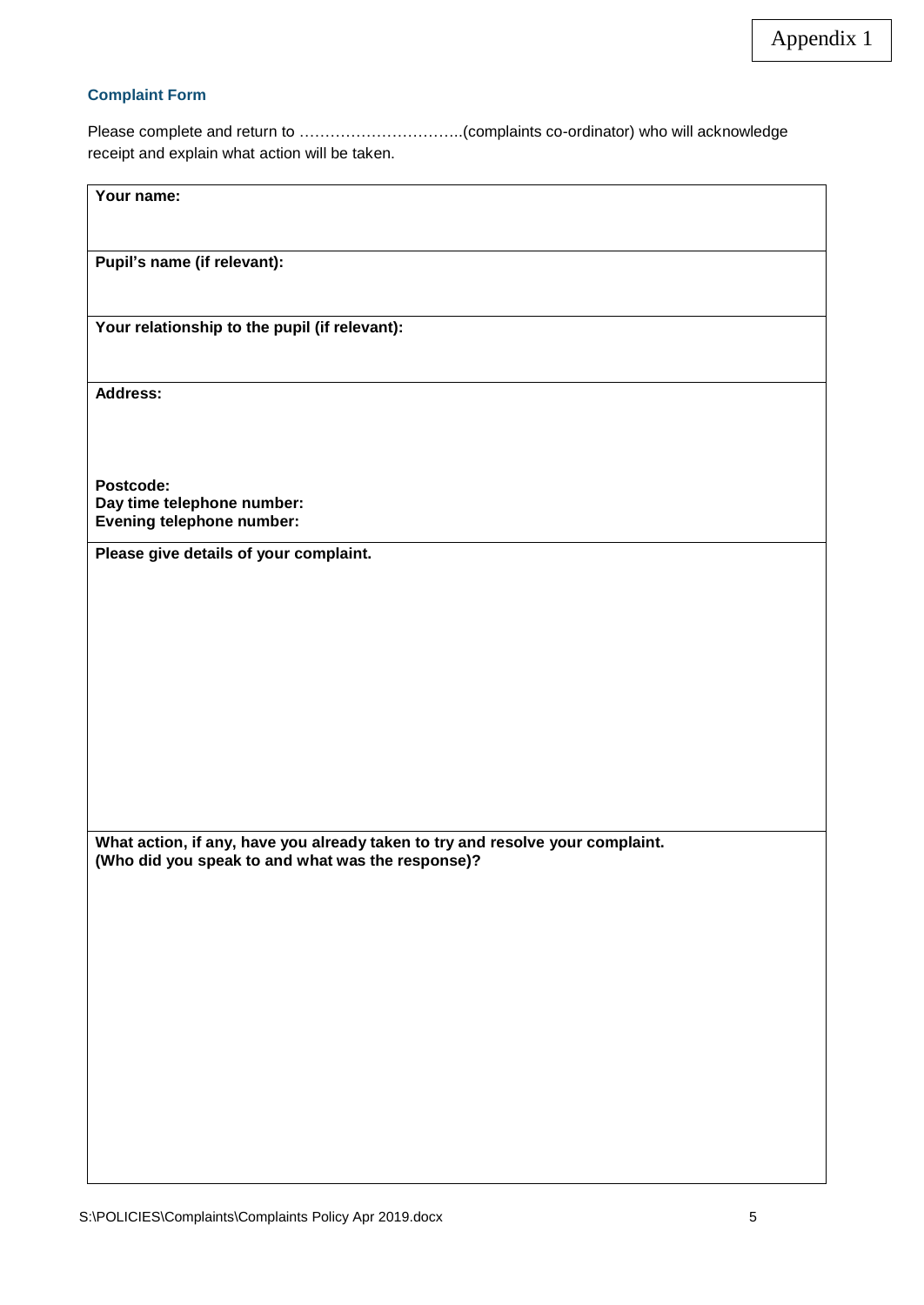| What actions do you feel might resolve the problem at this stage? |
|-------------------------------------------------------------------|
|                                                                   |
|                                                                   |
|                                                                   |
|                                                                   |
|                                                                   |
|                                                                   |
|                                                                   |
|                                                                   |
|                                                                   |
|                                                                   |
|                                                                   |
|                                                                   |
|                                                                   |
|                                                                   |
|                                                                   |
|                                                                   |
|                                                                   |
|                                                                   |
|                                                                   |
| Are you attaching any paperwork? If so, please give details.      |
|                                                                   |
|                                                                   |
|                                                                   |
|                                                                   |
|                                                                   |
|                                                                   |
|                                                                   |
|                                                                   |
|                                                                   |
|                                                                   |
|                                                                   |
|                                                                   |
|                                                                   |
|                                                                   |
|                                                                   |
| Signature:                                                        |
|                                                                   |
| Date:                                                             |
|                                                                   |
| <b>Official use</b>                                               |
|                                                                   |
| Date acknowledgement sent:                                        |
|                                                                   |
| By who:                                                           |
|                                                                   |
|                                                                   |
| <b>Complaint referred to:</b>                                     |
|                                                                   |
|                                                                   |
|                                                                   |
| Date:                                                             |
|                                                                   |
|                                                                   |